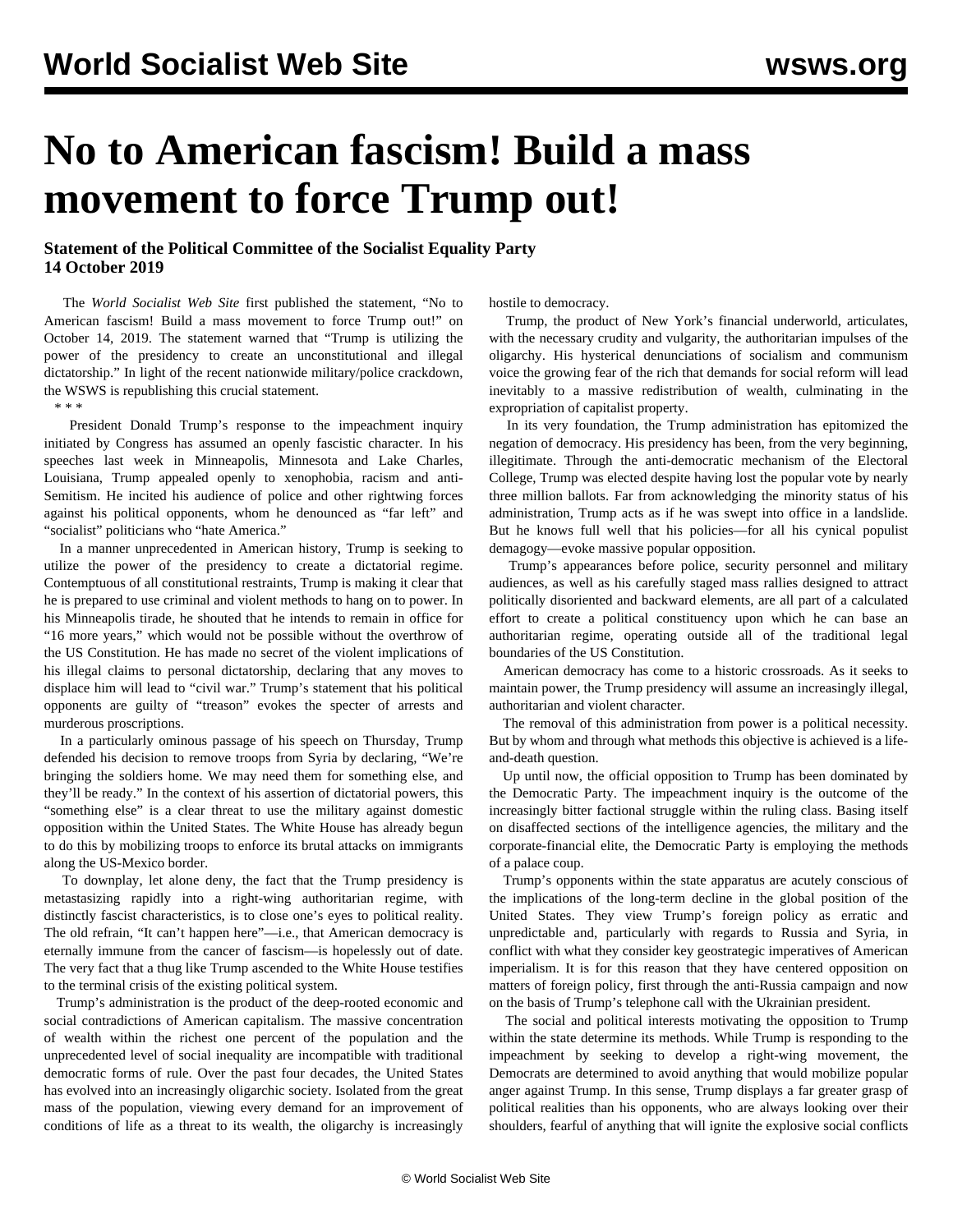within the United States.

 This is why the impeachment inquiry is being conducted entirely behind closed doors and is confined to conflicts over imperialist foreign policy. It also explains the schizophrenic and hypocritical character of the Democrats' attitude to the Trump administration, which has alternated between hysterical denunciations of the president for undermining "national security" and functioning as an agent of the Putin government, with efforts to collaborate with Trump on critical elements of domestic policy.

 However bitter their disagreements, all factions of the ruling class are agreed on the destruction of social programs, the assault on wages and benefits, the attack on immigrants, the destruction of democratic rights, and the massive buildup of the military. In the midst of their conflicts, the Democrats passed Trump's record budget for defense spending and smoothed the way for his tax cuts for the wealthy.

 So long as the conflict is confined to the divisions within the ruling class, there can be no democratic or progressive outcome. Should the impeachment drive of the Democrats fail, it will strengthen Trump's political position. Should it succeed, it will elevate Trump's factotum, Mike Pence, to the presidency. Moreover, impeachment will actually strengthen the political influence of the CIA and FBI over the White House. It will legitimize a foreign policy based on an anti-Russia hysteria that will justify a dangerous confrontation with a nuclear-armed power. Either outcome represents an immense danger to the working class.

 The obsession of the Democratic Party and the media with former Vice President Joe Biden and Trump's Ukraine phone call is a diversion. A mass movement for Trump's removal requires that his real crimes be identified. Moreover, the defense of democratic rights must be clearly connected to the fight to advance the social interests of the working class, which comprises the overwhelming majority of the population.

Trump must be removed for the following reasons:

 • Trump is utilizing the power of the presidency to create an unconstitutional and illegal dictatorship.

 • Trump is using the military to carry out his domestic policies, including the construction of a wall along the border.

 • Trump is threatening to stay in power beyond constitutionally mandated term limits and has indicated that he will not accept as legitimate an election that leads to his defeat.

 • Trump is instigating violence against his political opponents and politically encouraging fascistic individuals who have carried out acts of mass murder directed at immigrants and Jews.

 • Trump is persecuting immigrants and refugees, including through the erection of concentration camps on the US-Mexico border.

 • Trump is encouraging the violent actions of the police, which are responsible for the deaths of more than 1,000 Americans every year.

 • Trump is threatening countries that defy US dictates with "annihilation," in violation of international and domestic law.

 • Trump is equating opposition to capitalism with treason, in violation of constitutionally protected freedom of speech.

 The fight against the Trump administration and the defense of the most basic democratic rights is a fight against capitalism and American imperialism, which must be conducted completely independent of and in opposition to the Democratic Party.

 The United States is at the epicenter of a global crisis. Everywhere, democratic forms of rule are breaking down. In Germany, 75 years after the fall of the Third Reich, fascism is again a dangerous political force. In

France, the government of Emanuel Macron has instituted rule by decree against growing social unrest. Britain is ruled by the fascistic Boris Johnson. In Brazil and India, far-right and extreme nationalist governments are in power.

 Democratic rights are not compatible with a social system based on extreme inequality and endless war. The lesson of 1930s is that the fight against fascism and authoritarianism can be based only on an anticapitalist and explicitly socialist program.

 The methods required in this fight are the methods of the class struggle, and its objective is the establishment of a workers' government to radically redistribute the wealth, place the giant corporations and banks under the democratic control of working people, and implement a planned economy based on social need, not private profit.

 More than two years ago, in its statement, "[Palace Coup or Class](/en/articles/2017/06/13/pers-j13.html) [Struggle: The political crisis in Washington and the strategy of the](/en/articles/2017/06/13/pers-j13.html) [working class](/en/articles/2017/06/13/pers-j13.html)," the WSWS wrote:

 Mass struggles are on the agenda in the United States. Protest rallies, demonstrations and strikes will tend to acquire a general nation-wide character. The political conclusion that flows from this analysis is that the fight of the working class against Trump and all that he represents will raise ever more urgently the necessity of a political mass movement, independent of and opposed to both the Republicans and the Democrats, against the capitalist system and its state.

 Mass struggles are no longer "on the agenda." They have already begun and are intensifying. The past two years have seen many expressions of popular anger and working class opposition, in the United States and internationally.

 In the US, the wave of teachers' strikes over the past two years has been followed this year by the month-long strike by 48,000 GM workers, the longest strike of autoworkers in decades. As the trade unions have sought to shut down the GM strike, new strikes have been launched by 3,500 Mack Truck workers in Pennsylvania, Maryland and Florida, and 2,000 miners in Arizona and Texas. More than 20,000 teachers in Chicago could go on strike this week.

 Herein lies the social power that can bring down Trump and expose his reactionary demagogy for what it is. Mass demonstrations and protests must be organized by workers and student youth against the Trump administration. The logic of this movement is toward a political general strike, which will raise the question of political power. The organization of such a movement requires the formation of an interconnected network of popular workplace and neighborhood committees to unite all sections of the working class, in opposition to the efforts of the trade unions to isolate and suppress workers' struggles.

 The fight against the Trump administration must be connected to the fight against social inequality, the destruction of social programs and infrastructure, the attack on jobs and wages, the terrible conditions facing an entire generation of young people, the vicious persecution of immigrant workers, the degradation of the environment, and the consequences of unending and expanding war, which threatens all of humanity. The opposition of workers and youth in the United States must be connected to the eruption of social struggles among workers throughout the world, who share the same interests and confront the same problems.

 This objective movement must be guided by a conscious socialist program and perspective. The Socialist Equality Party and its youth organization, the [International Youth and Students for Social Equality,](https://iysse.com/join/) are spearheading this fight. We call on all those who agree with this perspective to make the decision to [join and build the SEP](/en/special/sepjoin.html) and its sister